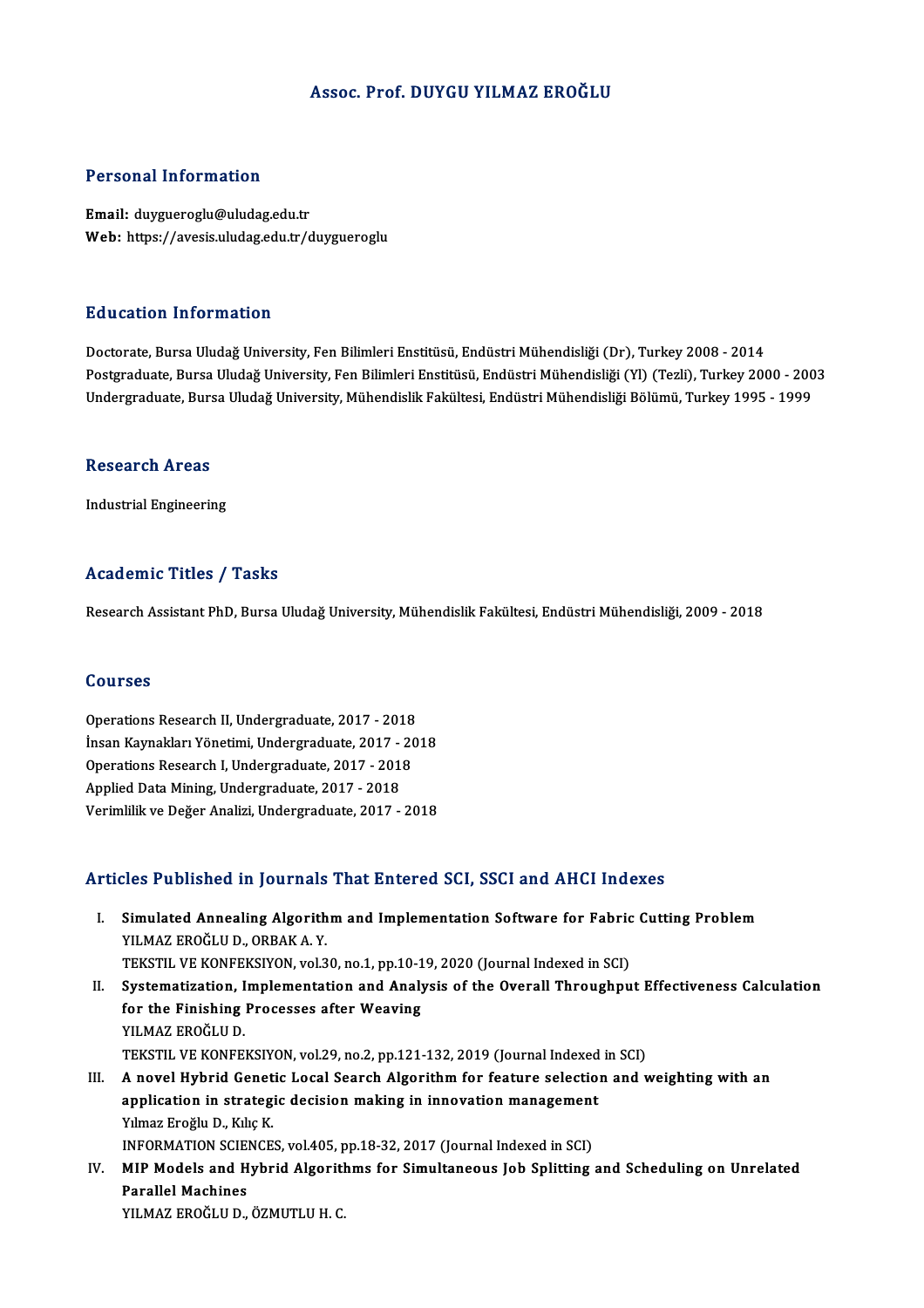SCIENTIFIC WORLD JOURNAL, 2014 (Journal Indexed in SCI)<br>Constis alsonithm with local search for the unrelated i

- V. Genetic algorithm with local search for the unrelated parallel machine scheduling problem with sequence-dependent set-up times SCIENTIFIC WORLD JOURNAL, 2014 (J)<br>Genetic algorithm with local searc<br>sequence-dependent set-up times Yılmaz Eroğlu D., Özmutlu H. C., Özmutlu S. sequence-dependent set-up times<br>Yılmaz Eroğlu D., Özmutlu H. C. , Özmutlu S.<br>INTERNATIONAL JOURNAL OF PRODUCTION RESEARCH, vol.52, no.19, pp.5841-5856, 2014 (Journal Indexed in<br>SCD Yılma<br>INTE<br>SCI)<br>Intre INTERNATIONAL JOURNAL OF PRODUCTION RESEARCH, vol.52, no.19, pp.5841-5856, 2014 (Journal Indexed in<br>SCI)<br>VI. Introducing the MCHF/OVRP/SDMP: Multicapacitated/Heterogeneous Fleet/Open Vehicle Routing<br>Problems with Split Del
- SCI)<br>Introducing the MCHF/OVRP/SDMP: Multicapacita<br>Problems with Split Deliveries and Multiproducts<br>YU MAZ EROČLU D. CAČLAR CENCOSMAN B. CAVDUR L Introducing the MCHF/OVRP/SDMP: Multicapacitated/Heterogen<br>Problems with Split Deliveries and Multiproducts<br>YILMAZ EROĞLU D., ÇAĞLAR GENÇOSMAN B., ÇAVDUR F., ÖZMUTLU H. C.<br>SCIENTIEIC WOBLD JOUPNAL 2014 (Journal Indoved in Problems with Split Deliveries and Multiproducts<br>YILMAZ EROĞLU D., ÇAĞLAR GENÇOSMAN B., ÇAVDUR F., ÖZMUTLU H. C.<br>SCIENTIFIC WORLD JOURNAL, 2014 (Journal Indexed in SCI) YILMAZ EROĞLU D., ÇAĞLAR GENÇOSMAN B., ÇAVDUR F., ÖZMUTLU H. C.<br>SCIENTIFIC WORLD JOURNAL, 2014 (Journal Indexed in SCI)<br>VII. — A GENETIC ALGORITHM FOR THE UNRELATED PARALLEL MACHINE SCHEDULING PROBLEM WITH
- SCIENTIFIC WORLD JOURNAL, 2014 (Journal Indexed in SCI)<br>A GENETIC ALGORITHM FOR THE UNRELATED PARALLEL MACHINE SCHEDULING<br>JOB SPLITTING AND SEQUENCE-DEPENDENT SETUP TIMES LOOM SCHEDULING<br>VILMAZ EROČLILD, ÖZMUTLU H.C., Ka A GENETIC ALGORITHM FOR THE UNRELAT<br>JOB SPLITTING AND SEQUENCE-DEPENDEN<br>YILMAZ EROĞLU D., ÖZMUTLU H. C. , Koksal S. A.<br>TEKSTIL VE KONEEKSIYON .vol 24. po 1. pp.66.73 JOB SPLITTING AND SEQUENCE-DEPENDENT SETUP TIMES - LOOM SCHEDULING<br>YILMAZ EROĞLU D., ÖZMUTLU H. C. , Koksal S. A.<br>TEKSTIL VE KONFEKSIYON, vol.24, no.1, pp.66-73, 2014 (Journal Indexed in SCI)

# Articles Published in Other Journals

- rticles Published in Other Journals<br>I. Lastik Jant Birleştirme Operasyonu İçin Dış Kaynak Kullanım Kararı Benzetim Modeli<br>XII MAZ EROĞLU D 1991 - ABHBACA<br>Lastik Jant Birleşt<br>YILMAZ EROĞLU D.<br>Uludağ Üniversitesi Lastik Jant Birleştirme Operasyonu İçin Dış Kaynak Kullanım Kararı Benzetim Modeli<br>YILMAZ EROĞLU D.<br>Uludağ Üniversitesi Mühendislik Fakültesi Dergisi, vol.25, 2020 (Other Refereed National Journals)<br>Ciris Kalite Kontrol Sü
- YILMAZ EROĞLU D.<br>Uludağ Üniversitesi Mühendislik Fakültesi Dergisi, vol.25, 2020 (Other R<br>II. Giriş Kalite Kontrol Sürecinde Kabul-Ret Kararı Destek Sistemi<br>YILMAZ EROĞLU D. Uludağ Üniversitesi<br>Giriş Kalite Kontr<br>YILMAZ EROĞLU D.<br>Cari Üniversitesi Fe Giriş Kalite Kontrol Sürecinde Kabul-Ret Kararı Destek Sistemi<br>YILMAZ EROĞLU D.<br>Gazi Üniversitesi Fen Bilimleri Dergisi Part C: Tasarım ve Teknoloji, vol.7, no.3, pp.576-590, 2019 (Other Refereed<br>National Journale) YILMAZ EROĞLU D<br>Gazi Üniversitesi Fe<br>National Journals)<br>A Multi Ganasitu Gazi Üniversitesi Fen Bilimleri Dergisi Part C: Tasarım ve Teknoloji, vol.7, no.3, pp.576-590, 2019<br>National Journals)<br>III. A Multi-Capacity Integrated Vehicle Routing and Loading Model for Pickup Milk Run<br>VII MAZ EROČLU D

# National Journals)<br>A Multi-Capacity Integrated Vehicle Rou<br>YILMAZ EROĞLU D., Cagliano A. C. , Rafele C.<br>International Journal of Mechanics and Cont III. A Multi-Capacity Integrated Vehicle Routing and Loading Model for Pickup Milk Run<br>YILMAZ EROĞLU D., Cagliano A. C. , Rafele C.<br>International Journal of Mechanics and Control, vol.18, no.2, pp.107-121, 2017 (Refereed J **YILMAZ ERO**<br>International<br>Institutions)<br>Coltly Union

International Journal of Mechanics and Control, vol.18, no.2, pp.107-121, 2017 (<br>IN. Coklu Ürün İçeren Seri Alt Sistem İçin Toplam Etkinliğin Hesaplanması<br>VII MAZ EROĞLU D Institutions)<br>Çoklu Ürün İçerer<br>YILMAZ EROĞLU D.<br>Journal of Current L Çoklu Ürün İçeren Seri Alt Sistem İçin Toplam Etkinliğin Hesaplanması<br>YILMAZ EROĞLU D.<br>Journal of Current Researches on Engineering, Science and Technology, vol.3, no.2, pp.19-32, 2017 (Refereed<br>Journals of Other Instituti YILMAZ EROĞLU D.<br>Journal of Current Researches<br>Journals of Other Institutions)

# Journals of Other Institutions)<br>Books & Book Chapters

OOks & Book Chapters<br>I. HYBRID ALGORITHMSMIP MODELS FOR UNRELATED PARALLEL MACHINE SCHEDULING<br>XILMAZ EROČLILD 19 & DOOR GRAP.<br>HYBRID ALGORIT<br>YILMAZ EROĞLU D.<br>LAB LAMBERT Accd YILMAZ EROĞLU D.<br>LAP LAMBERT Academic Publishing, Saarbrücken, 2015

# Refereed Congress / Symposium Publications in Proceedings

- efereed Congress / Symposium Publications in Proceedings<br>I. Improved Hybrid Genetic-Local Search Algorithm for Simultaneous Feature Selection and Weighting<br>CAČLAR CENCOSMAN B. VILMAZ EROČLILD, ROŽED M. roca dongross 7 by mpostam 1 astroacions 11<br>Improved Hybrid Genetic-Local Search Algorithm<br>ÇAĞLAR GENÇOSMAN B., YILMAZ EROĞLU D., Beğen M. Improved Hybrid Genetic-Local Search Algorithm for<br>ÇAĞLAR GENÇOSMAN B., YILMAZ EROĞLU D., Beğen M.<br>Yazılım 2013, Bursa, Turkey, 27 - 28 September 2013, pp.4<br>Malzeme Lejistiği İsin Celistinilen Matematikasl Mad
- ÇAĞLAR GENÇOSMAN B., YILMAZ EROĞLU D., Beğen M.<br>1974 Yazılım 2013, Bursa, Turkey, 27 28 September 2013, pp.4<br>II. Malzeme Lojistiği İçin Geliştirilen Matematiksel Model ve Hibrit Algoritma<br>1981-YILMAZ EROĞLU D. Yazılım 2013, Bursa<br><mark>Malzeme Lojistiği</mark><br>YILMAZ EROĞLU D.<br>YA*I*FM 2019 (29. V. Malzeme Lojistiği İçin Geliştirilen Matematiksel Model ve Hibrit Algoritma<br>YILMAZ EROĞLU D.<br>YA/EM 2018 (38. Yöneylem Araştırması ve Endüstri Mühendisliği Kongresi), Eskişehir, Turkey, 26 - 29 June 2018,<br>nn <sup>22</sup> YILM<br>YA/EI<br>pp.33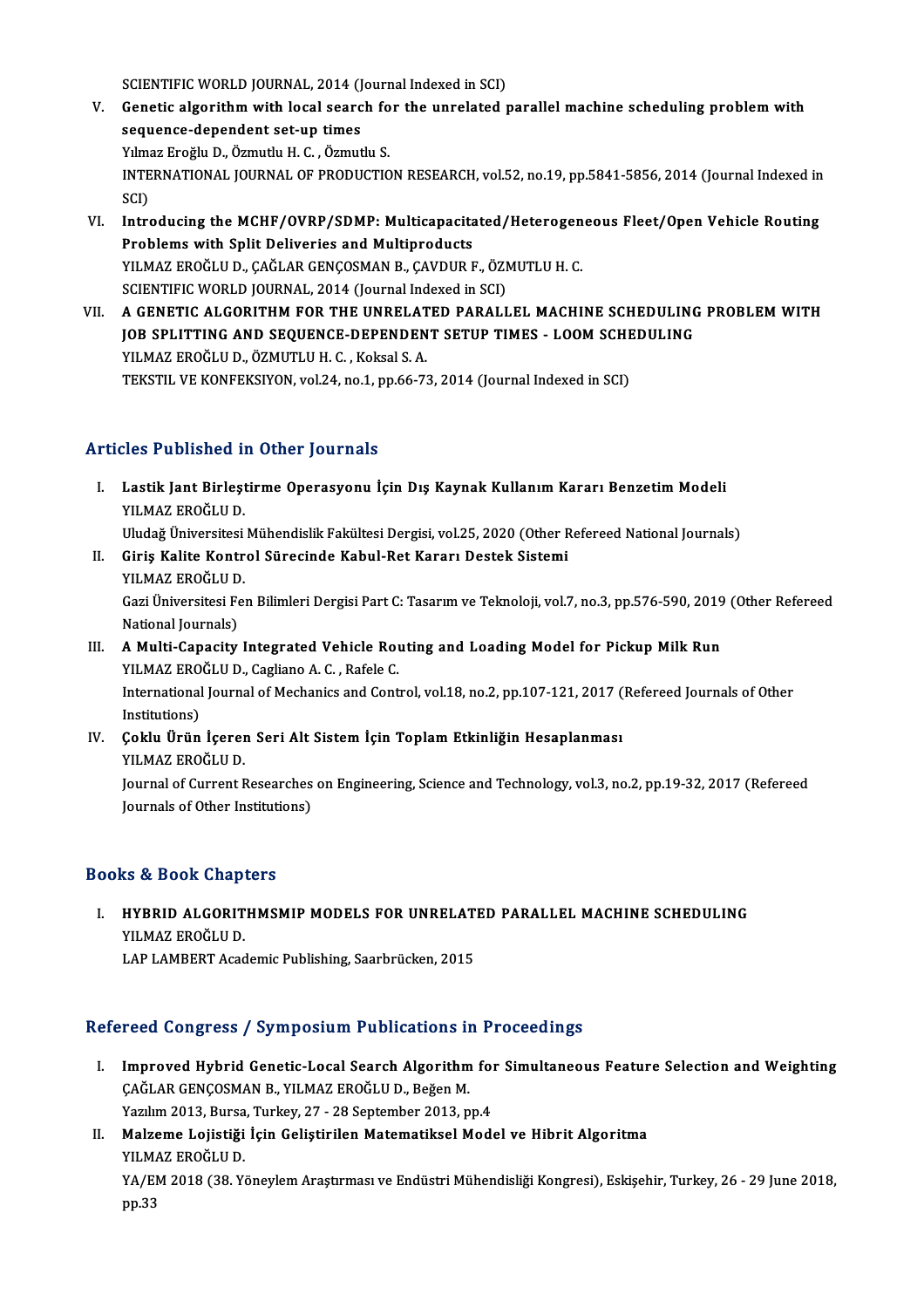III. Capacity Planning for Support Parts for Pipe Production<br>Cill Epyliz F, VII DIZ B, KAVA C, VII MAZ EPOČLIL D, CÜNDÜZ 7 Capacity Planning for Support Parts for Pipe Production<br>GÜLERYÜZ E., YILDIZ P., KAYA G., YILMAZ EROĞLU D., GÜNDÜZ T.<br>International Conference en Annlied Mathematics in Engineering. GÜLERYÜZ E., YILDIZ P., KAYA G., YILMAZ EROĞLU D., GÜNDÜZ T.<br>International Conference on Applied Mathematics in Engineering, Balıkesir, Turkey, 27 - 29 June 2018, pp.91 GÜLERYÜZ E., YILDIZ P., KAYA G., YILMAZ EROĞLU D., GÜNDÜZ T.<br>International Conference on Applied Mathematics in Engineering, Balıkesir, Turkey, 27 - 29 June 2018, pp.91<br>IV. Determining the importance levels for each proces International Conference on Applied Math<br>Determining the importance levels fo<br>using hybrid evolutionary algorithm<br>YU MAZ EROČLU D Determining the i<br>using hybrid evol<br>YILMAZ EROĞLU D.<br>Clabal leint Confere using hybrid evolutionary algorithm<br>YILMAZ EROĞLU D.<br>Global Joint Conference on Industrial Engineering and It's Application Areas GJCIE, Nevşehir, Turkey, 21 - 22 June<br>2018.np.11 YILMAZ ERO<br>Global Joint (2018, pp.11) Global Joint Conference on Industrial Engineering and It's Application Areas<br>2018, pp.11<br>V. A Method for Determining the Most Important Innovation Factors<br>VII MAZ EPOČLU D 2018, pp.11<br>A Method for Det<br>YILMAZ EROĞLU D.<br>International Cenfel A Method for Determining the Most Important Innovation Factors<br>YILMAZ EROĞLU D.<br>International Conference on Engineering Technology, Computer, Basic Applied Sciences (ECBA- 2016), İstanbul,<br>Turkay 12, 14 October 2016 nn 14. YILMAZ EROĞLU D.<br>International Conference on Enginee<br>Turkey, 13 - 14 October 2016, pp.14<br>A Case Study on Clobel Sunnly Cl International Conference on Engineering Technology, Computer, Basic Applied Sciences (ECBA- 20<br>Turkey, 13 - 14 October 2016, pp.14<br>VI. A Case Study on Global Supply Chain Management: Smart Method In Simulation Model<br>VII MA Turkey, 13 - 14 October 2016, pp.14<br>A Case Study on Global Supply Chain Management: Smart Method In Simulation Model<br>YILMAZ EROĞLU D. A Case Study on Global Supply Chain Management: Smart Method In Simulation Model<br>YILMAZ EROĞLU D.<br>International Conference On Advances In Science ICAS 2016, İstanbul, Turkey, 31 August - 02 September 2016,<br>nn 202 **YILMAZ**<br>Internat<br>pp.202 International Conference On Advances In Science ICAS 2016, İstanbul, Turkey, 31 August - (<br>pp.202<br>VII. OEE Approach In Textile Industry A Case Study in Finishing Of Weaving Process<br>VII MAZ EROČLU D. OPRAK A V pp.202<br>OEE Approach In Textile Indu<br>YILMAZ EROĞLU D., ORBAK A. Y.<br>International Conference On Adv OEE Approach In Textile Industry A Case Study in Finishing Of Weaving Process<br>YILMAZ EROĞLU D., ORBAK A. Y.<br>International Conference On Advances In Science ICAS 2016, İstanbul, Turkey, 31 August - 02 September 2016<br>Outgevr YILMAZ EROĞLU D., ORBAK A. Y.<br>International Conference On Advances In Science ICAS 2016, İstanbul, Turkey, 31 August - 02 September 2016<br>VIII. Outsourcing Decision in an Automobile Assembly Plant Simulation Model for T International Confer<br>Outsourcing Decis<br>YILMAZ EROĞLU D.<br>International Confer Outsourcing Decision in an Automobile Assembly Plant Simulation Model for Tire Rim Assembly<br>YILMAZ EROĞLU D.<br>International Conference on Advances in Science ICAS 2016, İstanbul, Turkey, 31 August - 02 September 2016,<br>nn <sup>2</sup> YILMAZ EROĞLU D.<br>International Conference on Advances in Science ICAS 2016, İstanbul, Turkey, 31 August - 02 September 2016,<br>pp.201 International Conference on Advances in Science ICAS 2016, İstanb<br>pp.201<br>IX. Cutting Algorithm for Weaving Process of Textile Industry<br>VII MAZ EROČLU D. OPRAKA Y pp.201<br>Cutting Algorithm for Weavin<br>YILMAZ EROĞLU D., ORBAK A. Y.<br>International Conference On Adv Cutting Algorithm for Weaving Process of Textile Industry<br>YILMAZ EROĞLU D., ORBAK A. Y.<br>International Conference On Advances In Science ICAS 2016, İstanbul, Turkey, 31 August - 02 September 2016<br>Hybrid Method for Large Sca YILMAZ EROĞLU D., ORBAK A. Y.<br>International Conference On Advances In Science ICAS 201<br>X. Hybrid Method for Large Scale Scheduling Problem<br>YILMAZ EROĞLU D. International Confer<br><mark>Hybrid Method fo</mark><br>YILMAZ EROĞLU D.<br>Clabal Jaint Confere Hybrid Method for Large Scale Scheduling Problem<br>YILMAZ EROĞLU D.<br>Global Joint Conference on Industrial Engineering and its Application Areas, İstanbul, Turkey, 14 - 15 July 2016,<br>nn 495 **YILMAZ<br>Global J<br>pp.495** Global Joint Conference on Industrial Engineering and its Application A<br>pp.495<br>XI. MIP Model and Hybrid Heuristic Solution Method for Milkrun<br>XII MAZ EPOČLU D pp.495<br>XI. MIP Model and Hybrid Heuristic Solution Method for Milkrun<br>YILMAZ EROĞLU D. MIP Model and Hybrid Heuristic Solution Method for Milkrun<br>YILMAZ EROĞLU D.<br>Global Joint Conference on Industrial Engineering and its Application Areas, İstanbul, Turkey, 14 - 15 July 2016,<br>nn 493 YILMAZ<br>Global J<br>pp.492<br>Canatis Global Joint Conference on Industrial Engineering and its Application Arpp.<br>492<br>XII. Genetic Algorithm Based Hybrid Solution for Feature Selection<br>XII. MAZEROČLUD CAČLAR GENGOSMAN B pp.492<br>Genetic Algorithm Based Hybrid Solution<br>YILMAZ EROĞLU D., ÇAĞLAR GENÇOSMAN B.<br>CICIE 2016 - Pressedings of the Clabel Joint C Genetic Algorithm Based Hybrid Solution for Feature Selection<br>YILMAZ EROĞLU D., ÇAĞLAR GENÇOSMAN B.<br>GJCIE 2016 - Proceedings of the Global Joint Conference on Industrial Engineering and Its Application Areas,<br>İstanbul Turk YILMAZ EROĞLU D., ÇAĞLAR G<br>GJCIE 2016 - Proceedings of th<br>İstanbul, Turkey, 14 July 2016<br>Comnarison of dunamis seh GJCIE 2016 - Proceedings of the Global Joint Conference on Industrial Engineering and Its Application Areas,<br>Istanbul, Turkey, 14 July 2016<br>XIII. Comparison of dynamic scheduling approaches Predictive reactive scheduling v İstanbul, Turkey, 14 July 2016<br>Comparison of dynamic scheduling approaches Pre<br>scheduling in a generalized flowshop environment<br>CAČLAR CENCOSMAN R. YU MAZ EROČLU D Comparison of dynamic scheduling appr<br>scheduling in a generalized flowshop en<br>ÇAĞLAR GENÇOSMAN B., YILMAZ EROĞLU D.<br>CICIE 2016 - Preceedings of the Clebel Joint C scheduling in a generalized flowshop environment<br>ÇAĞLAR GENÇOSMAN B., YILMAZ EROĞLU D.<br>GJCIE 2016 - Proceedings of the Global Joint Conference on Industrial Engineering and Its Application Areas, CAĞLAR GENÇOSMAN B., YILMAZ E<br>GJCIE 2016 - Proceedings of the Glo<br>İstanbul, Turkey, 14 - 15 July 2016<br>Comnarison of Nouval Notwork GJCIE 2016 - Proceedings of the Global Joint Conference on Industrial Engineering and Its Application Areas,<br>İstanbul, Turkey, 14 - 15 July 2016<br>XIV. Comparison of Neural Network and Wrapper Methods for Decision Making Acc İstanbul, Turkey, 14 - 15 July 2016<br>Comparison of Neural Network and Wra<br>Quality Control Process<br>YILMAZ EROĞLU D., ÇAĞLAR GENÇOSMAN B. Comparison of Neural Network and Wra<br>Quality Control Process<br>YILMAZ EROĞLU D., ÇAĞLAR GENÇOSMAN B.<br>CICIE 2016 - Proceedings of the Clabel Joint C Quality Control Process<br>YILMAZ EROĞLU D., ÇAĞLAR GENÇOSMAN B.<br>GJCIE 2016 - Proceedings of the Global Joint Conference on Industrial Engineering and Its Application Areas, 14 YILMAZ EROČ<br>GJCIE 2016 - 1<br>15 July 2016<br>Dunamia sek GJCIE 2016 - Proceedings of the Global Joint Conference on Industrial Engineering and Its Application<br>15 July 2016<br>XV. Dynamic scheduling of generalized flowshop problems using mathematical programming<br>CAČLAR CENCOSMAN P. 15 July 2016<br>XV. Dynamic scheduling of generalized flowshop problems using mathematical programming<br>CAĞLAR GENÇOSMAN B., YILMAZ EROĞLU D.

GJCIE 2016 - Proceedings of the Global Joint Conference on Industrial Engineering and Its Application Areas,